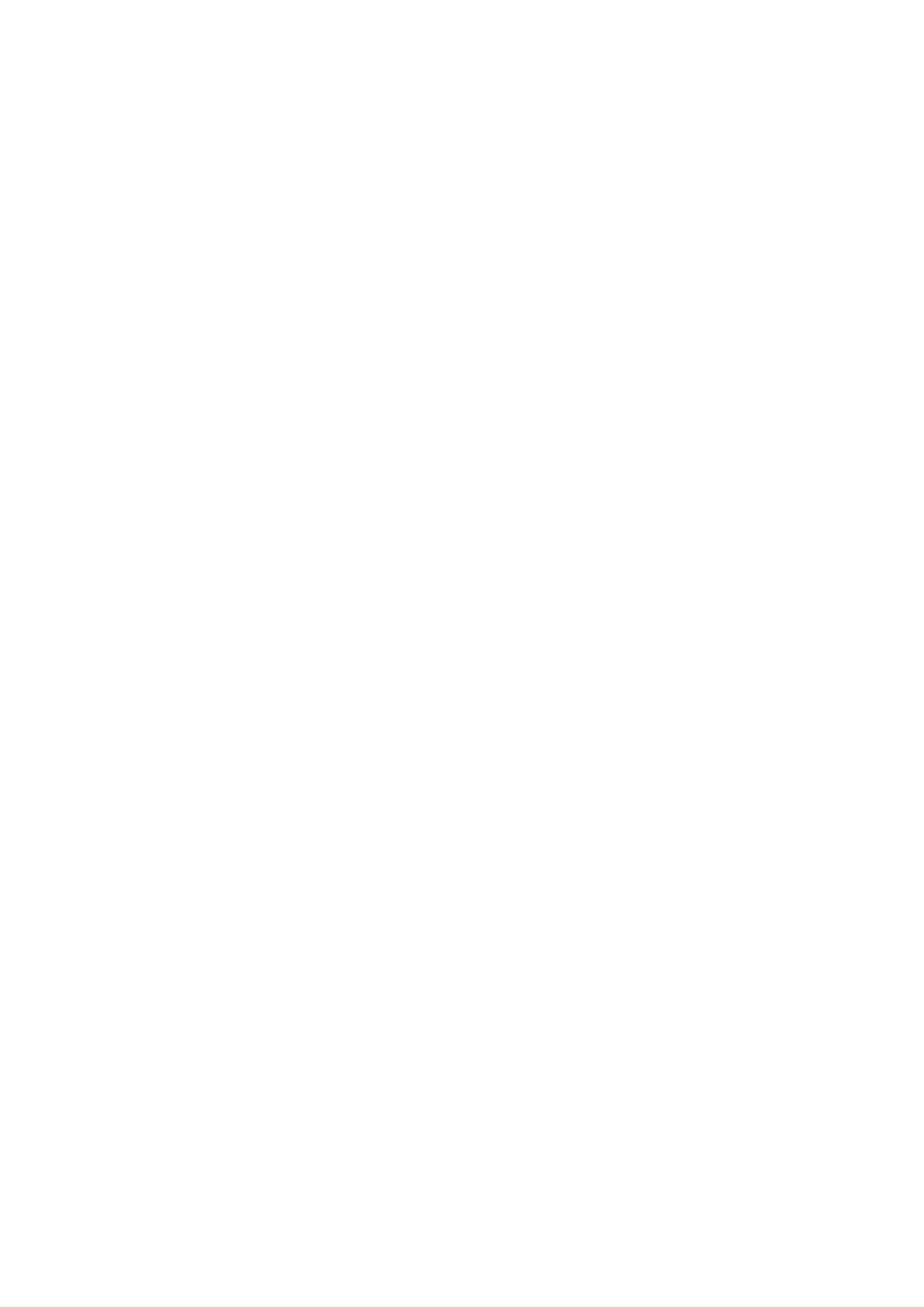This document presents the work programme designed by Jinju in the context of its participation in the Agenda 21 for culture's **[Pilot Cities Global](http://agenda21culture.net/our-cities/pilot-cities)  [Programme](http://agenda21culture.net/our-cities/pilot-cities)**. The work programme has been drafted by a group of local stakeholders, following the results of the initial self-assessment workshop and the **[document resulting](http://agenda21culture.net/sites/default/files/files/cities/content/informe_jinju-eng_0.pdf)** from it, known as 'Radar 1'. The Pilot Cities Global Programme is coordinated by the Committee on Culture of United Cities and Local Governments (UCLG). The work programme outlines briefly the actions which Jinju plans to implement in 2020 and 2021. Based on the commitments and actions outlined in the **[Culture 21 Actions](http://www.agenda21culture.net/documents/culture-21-actions)** toolkit, it is particularly meant to address the strengths and weaknesses identified in the initial self-assessment, considering the recent designation of Jinju as UNESCO Creative City of Crafts and Folk Art as well. The work programme will be subject to regular monitoring by local stakeholders and the Pilot Cities programme's experts, and changes may be introduced if necessary. The implementation of the work programme will conclude with a final conference, which will allow the city to review and disseminate progress made, and to foresee future steps. The results of the work programme will be presented in due course in **[Jinju's page](http://agenda21culture.net/our-cities/jinju)** on the Pilot Cities website.

**PROGRAMME**

**WORK**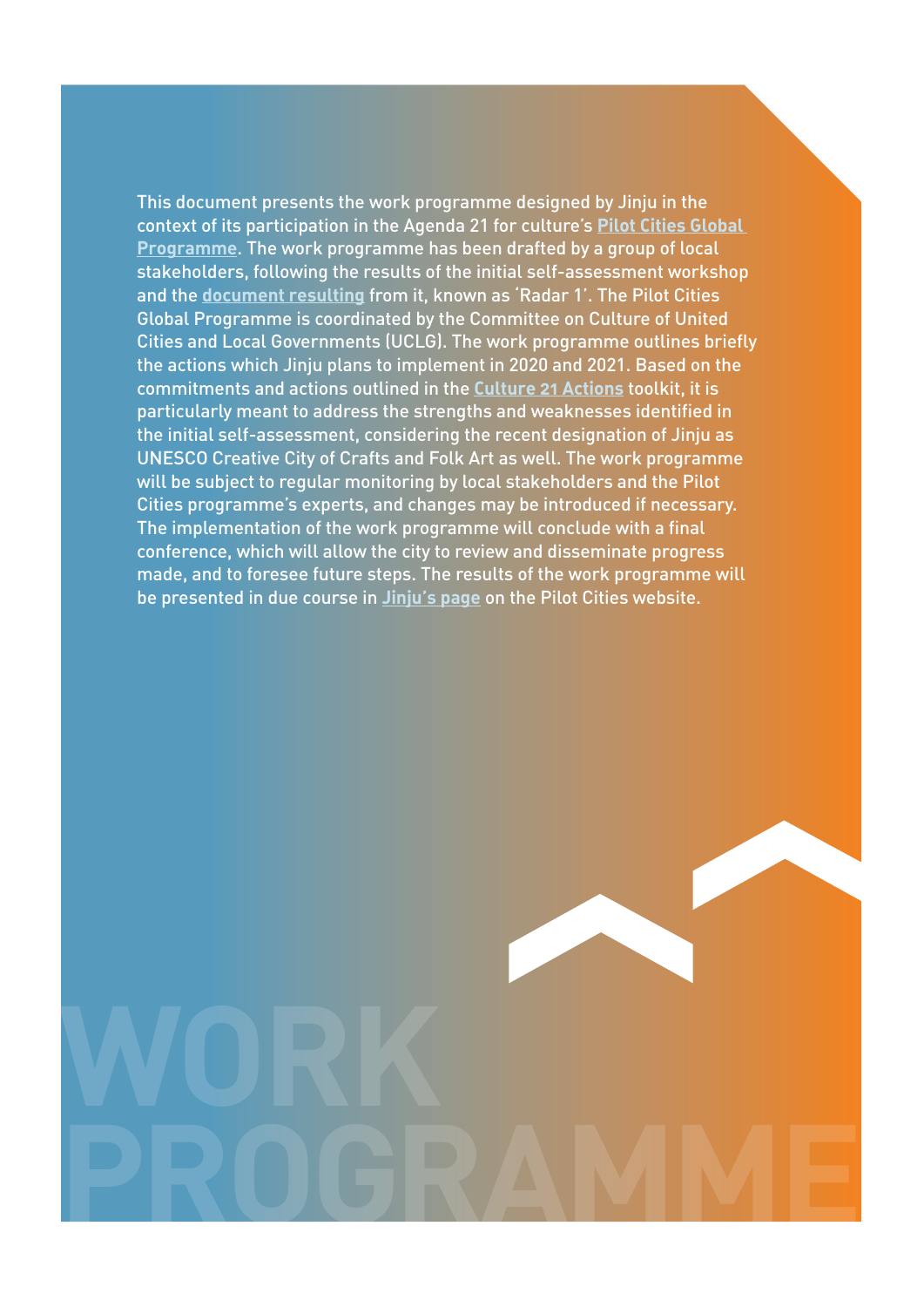#### **PILOT MEASURES**  $\sum$

PILOT MEASURES: PILOT MEASURES SHOULD BE EITHER SPECIFIC PROJECTS DESIGNED TO ADDRESS THE PILOT CITY'S WEAKNESSES OR ILLUSTRATIVE PROJECTS WHICH CAN SERVE TO HIGHLIGHT ITS STRENGTHS. THEY CAN BE SMALL-SCALE INITIATIVES, WHICH COULD LATER BE REPLICATED AT THE CITY LEVEL, OR CAN BUILD ON PRE-EXISTING EXPERIENCES. SOME OF THE PILOT MEASURES IMPLEMENTED IN THIS CONTEXT COULD LATER BE PRESENTED IN THE FORM OF 'GOOD PRACTICES' AND ADDED TO THE DATABASE OF THE AGENDA 21 FOR CULTURE.

THE MEASURES PRESENTED HEREAFTER HAVE BEEN STRUCTURED ON THE BASIS OF THE ISSUES RAISED DURING THE INITIAL WORKSHOP AND OUTLINED IN "RADAR 1", INCLUDING THE NINE AREAS OF CULTURE 21 ACTIONS WHICH HAVE BEEN IDENTIFIED AS 'STRENGTHS' AND THOSE THAT CAN BE SEEN AS 'WEAKNESSES' IN THE PILOT CITY.

#### **HERITAGE, DIVERSITY, AND CREATIVITY**

| <b>NAME AND/OR</b><br><b>SHORT DESCRIPTION</b><br>OF THE PILOT MEASURE                                                                                                                                                                                                                                                                                                                                                                                                                                                                         | <b>WHO IS INVOLVED</b>                                                                                                                                                                                                    | <b>DATES</b>                                                                                                    | <b>MONITORING METHODS</b><br>(e.g. what information will<br>be collected and how)                  | <b>OTHER REMARKS</b>                                                                                                                                            |
|------------------------------------------------------------------------------------------------------------------------------------------------------------------------------------------------------------------------------------------------------------------------------------------------------------------------------------------------------------------------------------------------------------------------------------------------------------------------------------------------------------------------------------------------|---------------------------------------------------------------------------------------------------------------------------------------------------------------------------------------------------------------------------|-----------------------------------------------------------------------------------------------------------------|----------------------------------------------------------------------------------------------------|-----------------------------------------------------------------------------------------------------------------------------------------------------------------|
| <b>JINJU ARTIST IN RESIDENCE (JAR)</b><br>Launching a Residence Programme for<br>Jinju and foreign artists in the crafts field.<br><b>STEP 1</b>   Organize the preparation<br>committee and set up the<br>programme<br><b>STEP 2</b>   Promote the project to the<br>foreign cities of UCCN and Pilot<br>cities of UCLG<br><b>STEP 3</b>   Implementation of the programme:<br><b>STEP 4</b>   Hold exhibitions at the Jinju<br><b>Traditional Craft Biennale</b><br><b>STEP 5</b>   Evaluate and disseminate the<br>results of the programme | • Foreign artists in the<br>crafts field<br>· Jinju's intangible<br>cultural heritage<br>masters<br>• Jinju artists in the<br>crafts field<br>• Jinju Creative<br>Industry Promotion<br>Association<br>• Local government | STEP <sub>I</sub> :<br>January<br>STEP <sub>2:</sub><br>February<br>STEP 3: May<br>STEP 4: June<br>STEP 5: July | • Participants of the<br>programme<br>• Local Broadcasting<br>and Newspaper<br>• Printed materials | The foreign artists<br>will be staying at<br>the Jinju Woodcraft<br>Training Center for 1<br>month.<br>The programme was<br>adopted by the local<br>government. |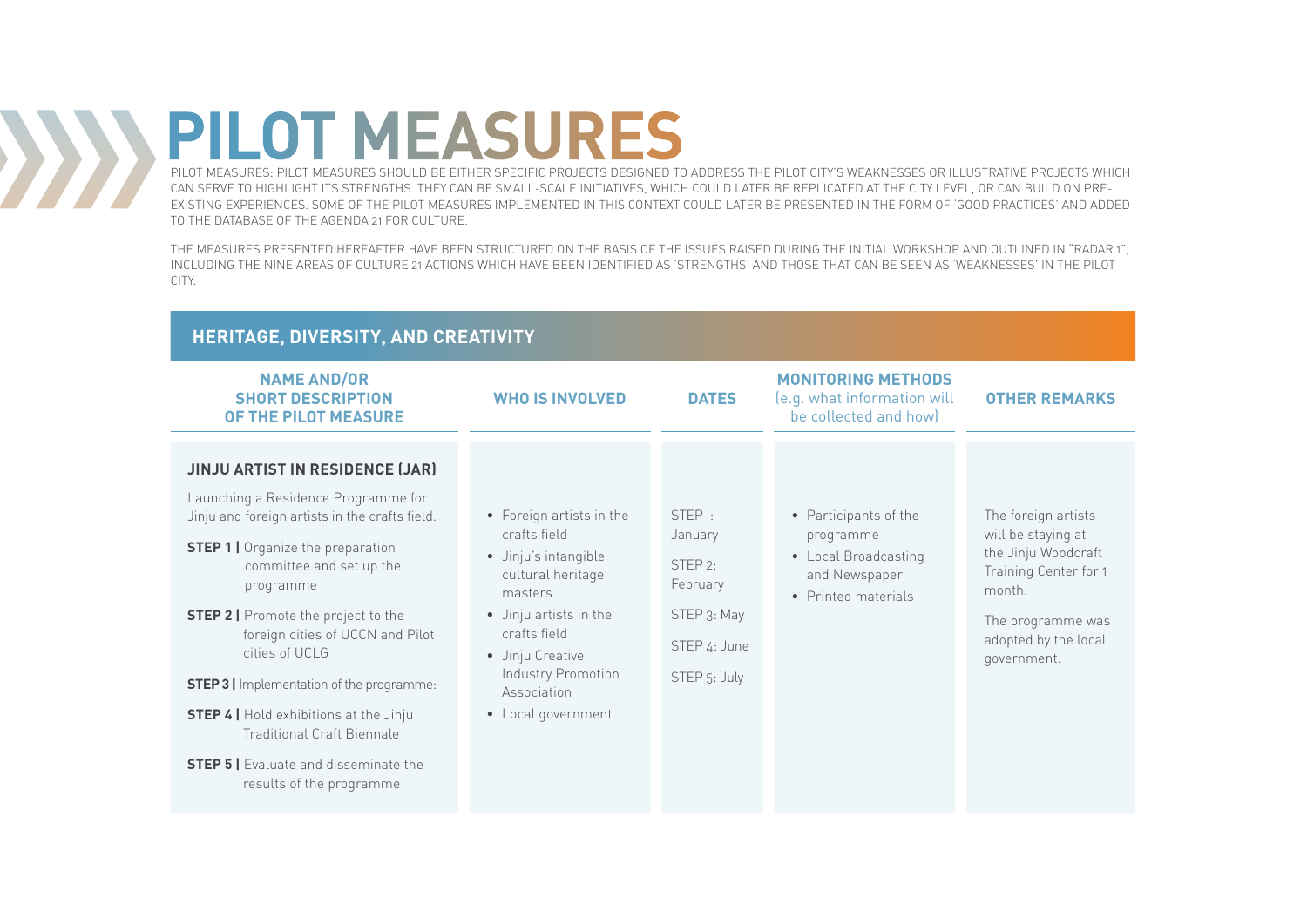# **PILOT MEASURES**

 $\left\langle \cdot ,\cdot \right\rangle$ 

PILOT MEASURES: PILOT MEASURES SHOULD BE EITHER SPECIFIC PROJECTS DESIGNED TO ADDRESS THE PILOT CITY'S WEAKNESSES OR ILLUSTRATIVE PROJECTS WHICH CAN SERVE TO HIGHLIGHT ITS STRENGTHS. THEY CAN BE SMALL-SCALE INITIATIVES, WHICH COULD LATER BE REPLICATED AT THE CITY LEVEL, OR CAN BUILD ON PRE-EXISTING EXPERIENCES. SOME OF THE PILOT MEASURES IMPLEMENTED IN THIS CONTEXT COULD LATER BE PRESENTED IN THE FORM OF 'GOOD PRACTICES' AND ADDED TO THE DATABASE OF THE AGENDA 21 FOR CULTURE.

#### **NAME AND/OR SHORT DESCRIPTION OF THE PILOT MEASURE WHO IS INVOLVED DATES MONITORING METHODS**  (e.g. what information will be collected and how) **OTHER REMARKS CULTURE, EQUALITY, AND SOCIAL INCLUSION ARTS DELIVERY PROJECTS**  Offering the Arts Delivery Programme to encourage disadvantaged or vulnerable social groups' wider participation in cultural life. **STEP 1 | Work group including public and** private sectors, and local artists, and setting up Programme **STEP 2 | Consulting with local** broadcasting company regarding producing TV program **STEP 3 |** Promote the project to disadvantaged groups and receive invitations **STEP 4 |** Organize cultural events including performing traditional folk art and modern art and gastronomy. **STEP 5 |** Evaluate and disseminate the results of the programme. • The local government • Various arts groups (folk arts, popular arts, drama, musicians, dancers) • Jinju Folk Art Preservation Society • Jinju Ogwangdae Preservation Society • Theater Hyunjang • Saenori • Noll-J • Maru • Jinju Social Media Center • Keundeul • Local Citizen's Centers in rural area of neighborhood residents) STEP I: February STEP 2: March STEP 3: May-April STEP 4: May-October STEP 5: November • Participants of the programme • Local Broadcasting and Newspaper • Printed materials Vulnerable social groups include citizens residing around culturally isolated rural areas and physically disadvantages and senior population at nursing home. The programme was adopted by the local government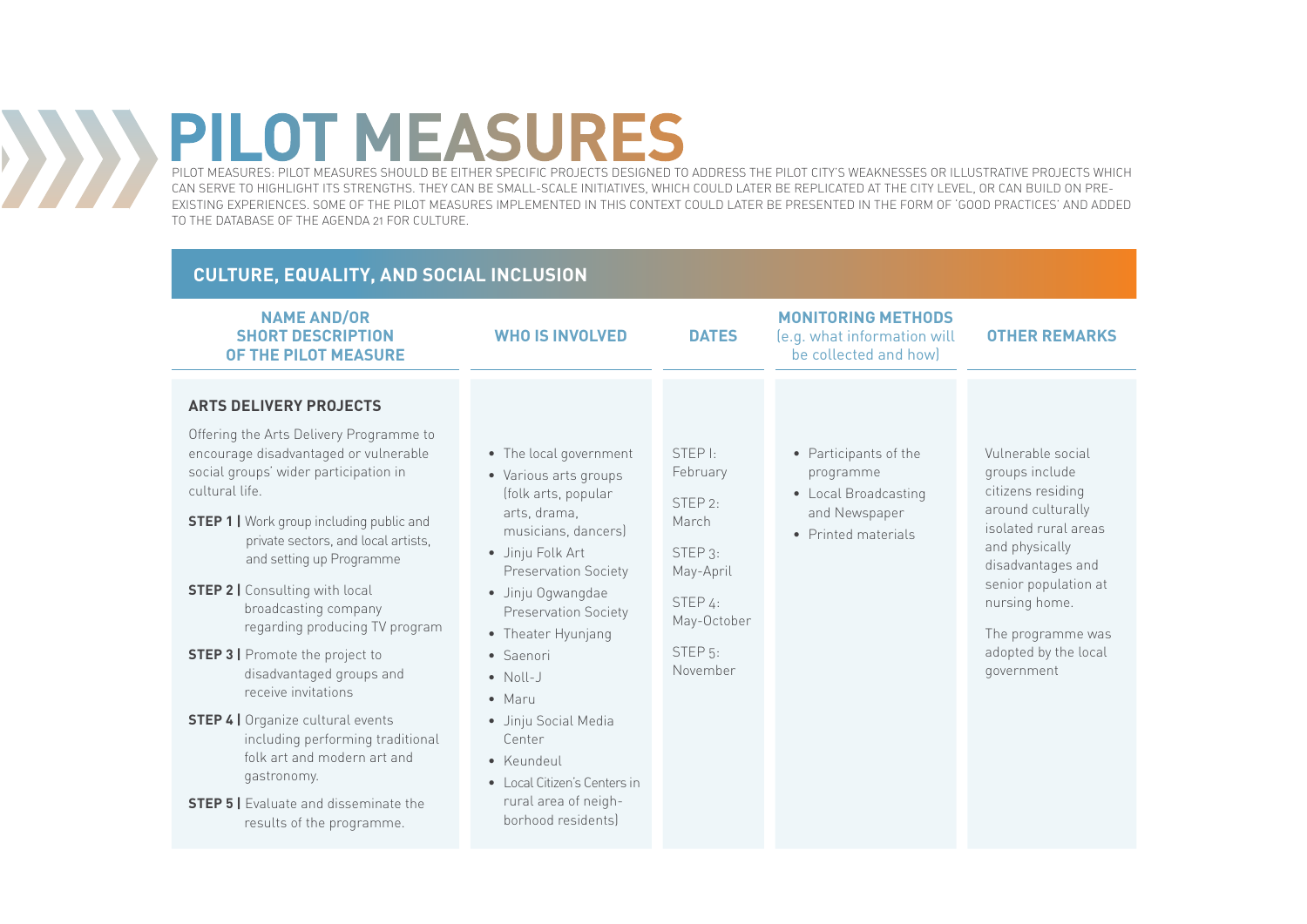# **PILOT MEASURES**

 $\left\langle \cdot \right\rangle$ 

PILOT MEASURES: PILOT MEASURES SHOULD BE EITHER SPECIFIC PROJECTS DESIGNED TO ADDRESS THE PILOT CITY'S WEAKNESSES OR ILLUSTRATIVE PROJECTS WHICH CAN SERVE TO HIGHLIGHT ITS STRENGTHS. THEY CAN BE SMALL-SCALE INITIATIVES, WHICH COULD LATER BE REPLICATED AT THE CITY LEVEL, OR CAN BUILD ON PRE-EXISTING EXPERIENCES. SOME OF THE PILOT MEASURES IMPLEMENTED IN THIS CONTEXT COULD LATER BE PRESENTED IN THE FORM OF 'GOOD PRACTICES' AND ADDED TO THE DATABASE OF THE AGENDA 21 FOR CULTURE.

#### **CULTURE, URBAN PLANNING, AND PUBLIC SPACE**

| <b>NAME AND/OR</b><br><b>SHORT DESCRIPTION</b><br>OF THE PILOT MEASURE                                                                                                                                                                                                                                                                                                                                                                                                                                                                                                                                                                                                                                        | <b>WHO IS INVOLVED</b>                                                                                                                                                                                                                                                | <b>DATES</b>                                                                                                                                                  | <b>MONITORING METHODS</b><br>(e.g. what information will<br>be collected and how)                                                                                                           | <b>OTHER REMARKS</b>                                                      |
|---------------------------------------------------------------------------------------------------------------------------------------------------------------------------------------------------------------------------------------------------------------------------------------------------------------------------------------------------------------------------------------------------------------------------------------------------------------------------------------------------------------------------------------------------------------------------------------------------------------------------------------------------------------------------------------------------------------|-----------------------------------------------------------------------------------------------------------------------------------------------------------------------------------------------------------------------------------------------------------------------|---------------------------------------------------------------------------------------------------------------------------------------------------------------|---------------------------------------------------------------------------------------------------------------------------------------------------------------------------------------------|---------------------------------------------------------------------------|
| <b>CITY AND CULTURE' LAB</b><br>Studying, Designing and Implementing a<br>program to foster cultural and creative<br>uses of public spaces.<br><b>STEP 1   Organize the reading and studying</b><br>groups including the public and<br>private sectors<br><b>STEP 2   Study the Agenda 21 for Culture</b><br>and Culture 21 actions<br><b>STEP 3</b>   Make a list of the public spaces<br>including urban and rural areas<br>with symbolic meanings and set<br>up the programs to transform<br>those spaces into creative spaces.<br><b>STEP 4</b>   Implemenatation of the<br>programme: Creative works at<br>the public space.<br><b>STEP 5   Evaluate and disseminate the</b><br>results of theprogramme. | • Jinju Creative<br>• Industry Promotion<br>Association<br>• Jinju artists in<br>various fields<br>· Jinju Institute of<br>Architects<br>$\bullet$ Local Urban<br>planners<br>• Professors and<br>scholars of local<br>universities<br>• Local Private<br>foundations | STEP <sub>I</sub> :<br>March<br>STEP 2: April-<br>September<br>STEP <sub>3</sub> :<br>June-July<br>STEP 4:<br>July-October<br>STEP <sub>5</sub> :<br>November | • Regural meetings<br>with neighbours,<br>artists, urban<br>planners and<br>academics<br>• Participants of the<br>programme<br>• Local Broadcasting<br>and Newspaper<br>• Printed materials | The programme<br>will be supported by<br>private foundations in<br>Jinju. |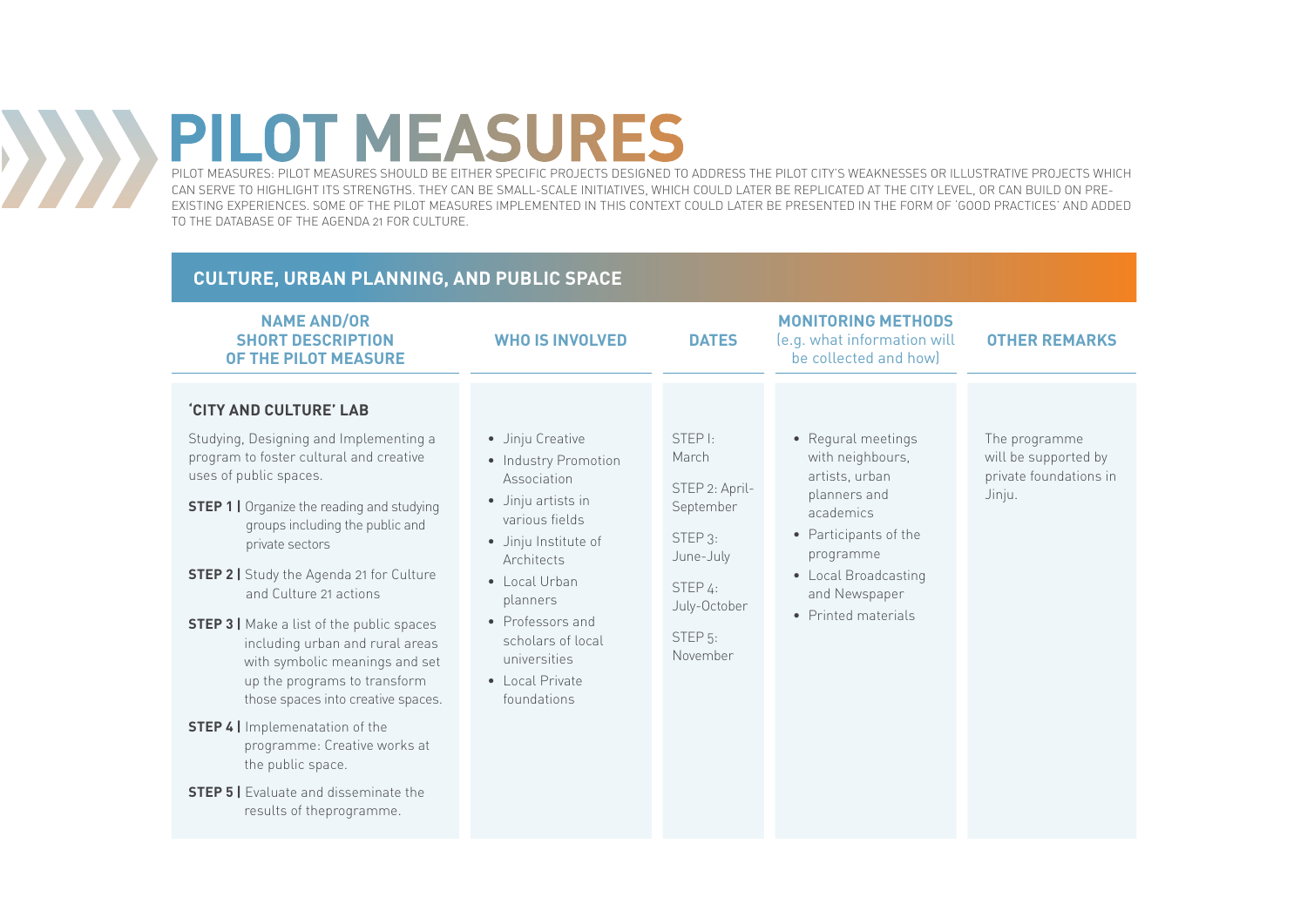## **GOOD PRACTICES**

 $\sum$ 

EMERGING MAINLY FROM PILOT MEASURES IMPLEMENTED IN THE CONTEXT OF THE WORK PROGRAMME (OR, ALTERNATIVELY, FROM PRE-EXISTING EXPERIENCES), BETWEEN 2 AND 3 GOOD PRACTICES WILL BE PRODUCED IN EACH PILOT CITY, USING THE FORMAT DESIGNED BY THE AGENDA 21 FOR CULTURE TO THIS END. IN THE EVENT THAT THESE EXISTING OR POTENTIAL GOOD PRACTICES CAN BE IDENTIFIED WHEN THE WORK PROGRAMME IS DRAWN, THEY COULD BE SPECIFIED BELOW – ALTERNATIVELY, THEY CAN BE ADDED AT A LATER STAGE, DEPENDING ON THE PERCEIVED EFFECTIVENESS OF MEASURES IMPLEMENTED.

| <b>NAME OF POTENTIAL</b><br><b>GOOD PRACTICE</b>                        | WHO WILL<br><b>DRAFT IT</b> | <b>DATES</b> | <b>OTHER REMARKS</b>                                                                                                                                                                                                                                           |
|-------------------------------------------------------------------------|-----------------------------|--------------|----------------------------------------------------------------------------------------------------------------------------------------------------------------------------------------------------------------------------------------------------------------|
|                                                                         |                             |              |                                                                                                                                                                                                                                                                |
| THE MULTICULTURAL SHARING<br><b>CONCERT</b>                             | • Prof. Byung-Hoon Jeong    | April 2017   | Annual programme organized by Jinju<br>YWCA and Korea Land & Housing Cor-<br>poration since 2017 for married migrant<br>women. It aims to promote cultural<br>diversity and social cohesion through<br>folk arts classes.                                      |
| <b>JINJU OGWANGDAE'S SATURDAY</b><br><b>SCHOOL OF CULTURE (2012 - )</b> |                             |              | Hands-on experience programme<br>for elementary school students. They<br>learn how to grow organic crops and<br>perform mask dances. About 400<br>children per year are able to experi-<br>ence rural life and understand and<br>practice traditional culture. |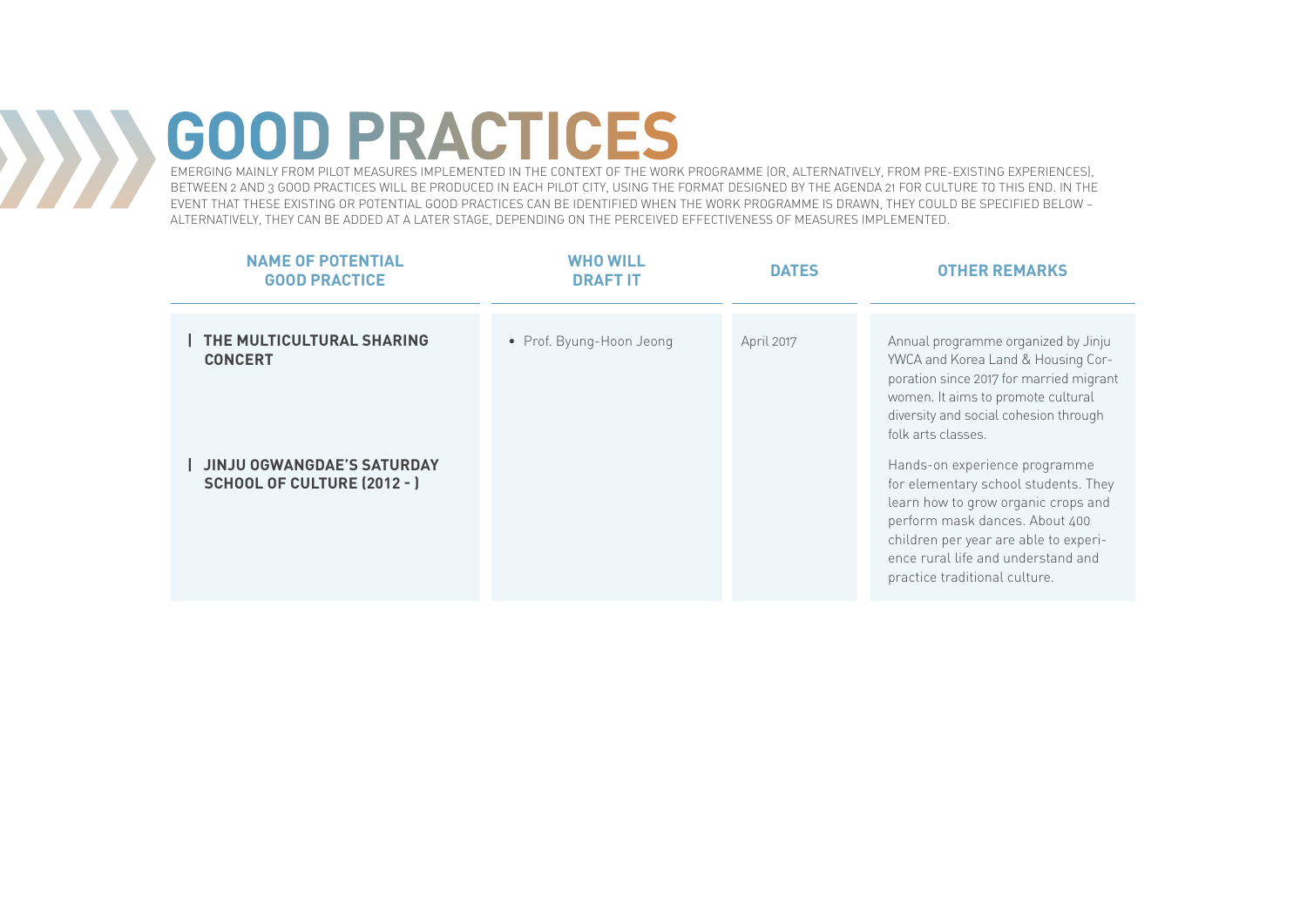### **PEER-LEARNING ACTIVITIES**

 $\langle \rangle$ 

TWO PEER-LEARNING ACTIVITIES (THE HOSTING OF ANOTHER PILOT CITY AND THE VISIT TO ANOTHER CITY) WILL BE CONDUCTED IN THE FRAMEWORK OF THE WORK PROGRAMME. THESE SHOULD BE ALIGNED WITH THE STRENGTHS AND WEAKNESSES IDENTIFIED IN THE INITIAL WORKSHOP AND IN "RADAR 1". WHEREAS THE IDENTIFICATION OF PEER CITIES WILL NEED TO BE CONDUCTED IN PARTNERSHIP WITH UCLG AND EXPERTS AND MAY NOT BE KNOWN AT THE MOMENT OF DRAWING THE WORK PROGRAMME, THE SPACE BELOW PROVIDES ROOM FOR SPECIFYING THESE ACTIVITIES WHEN DETAILS ARE KNOWN.

| <b>HOSTING OF A PILOT CITY;</b><br><b>NAME OF CITY TO BE HOSTED</b>      | <b>THEMES TO BE</b><br><b>ADDRESSED</b>                                                                                                     | <b>WHO WILL</b><br><b>BE INVOLVED</b> | <b>DATES</b> | <b>OTHER REMARKS</b> |
|--------------------------------------------------------------------------|---------------------------------------------------------------------------------------------------------------------------------------------|---------------------------------------|--------------|----------------------|
|                                                                          |                                                                                                                                             |                                       |              |                      |
| <b>VISIT TO ANOTHER PILOT CITY:</b><br><b>NAME OF CITY TO BE VISITED</b> | <b>THEMES TO BE</b><br><b>ADDRESSED</b>                                                                                                     | <b>WHO WILL</b><br><b>BE INVOLVED</b> | <b>DATES</b> | <b>OTHER REMARKS</b> |
| SOME CITIES IN AUSTRIA (VIENNA,<br>LINZ, LOWER AUSTRIA REGION).          | • Internationalization<br>through art<br>residencies and<br>cultural events,<br>creative industries,<br>access to culture in<br>rural areas |                                       |              |                      |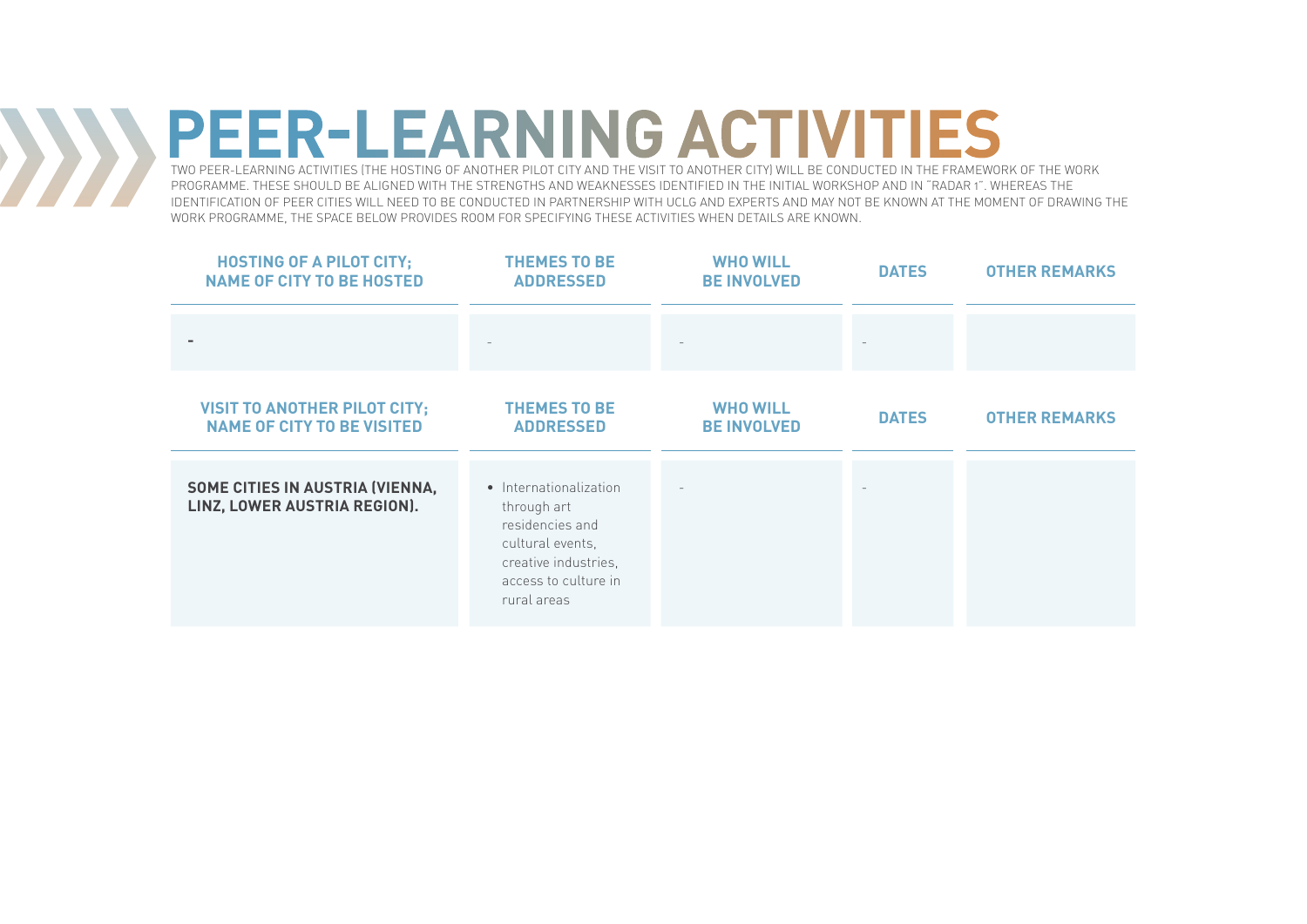#### **CONTACTS**  $\sum$

**City of Jinju**

For additional information about this exercise, please contact:



Professor Byung-Hoon Jeong bhjeong@gnu.ac.kr Web: www.jinju.go.kr



**United Cities and Local Governments (UCLG) Committee on Culture** Email: info@agenda21culture.net

Web: www.agenda21culture.net